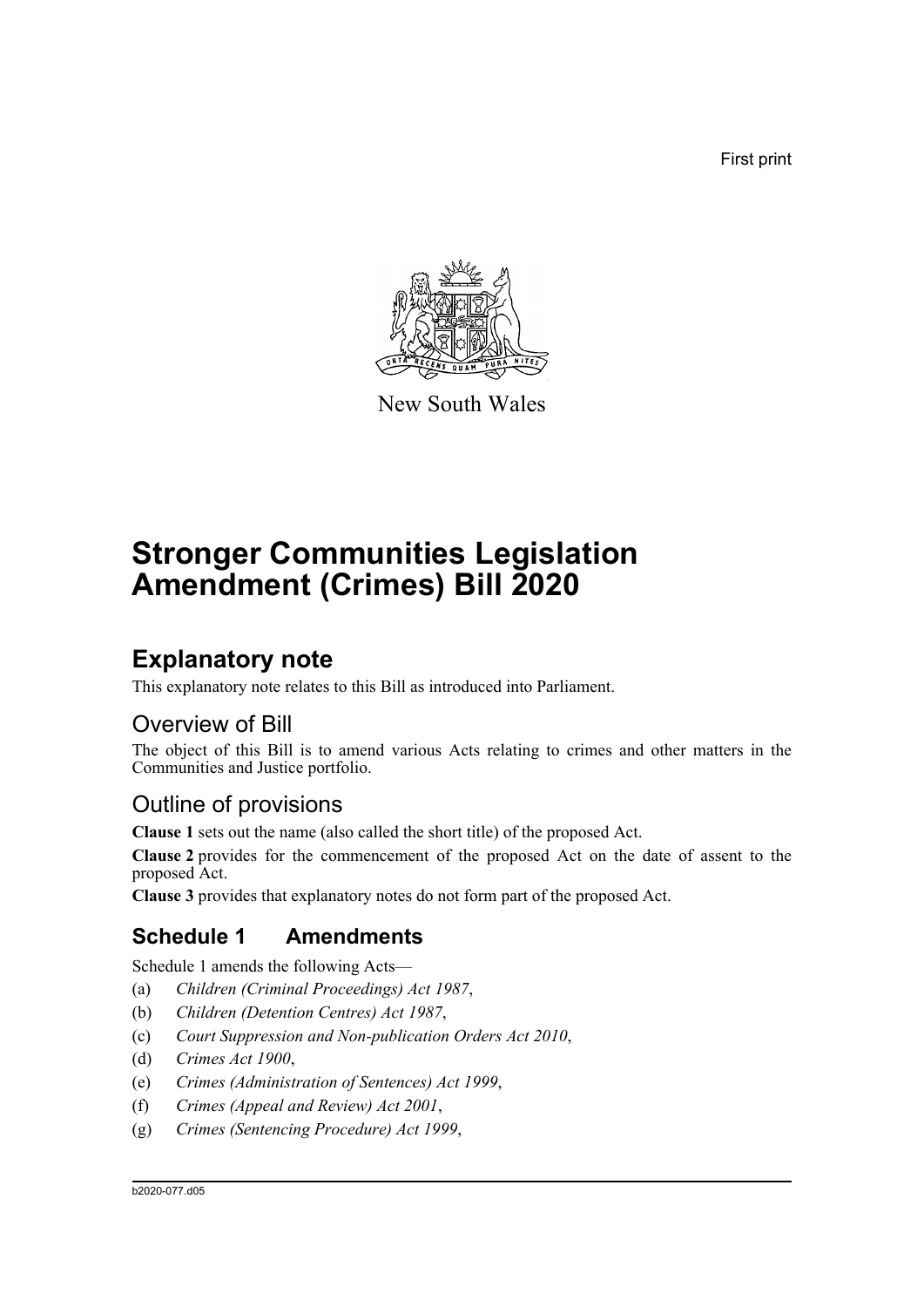- (h) *Criminal Records Act 1991*,
- (i) *Drug Misuse and Trafficking Act 1985*,
- (j) *Justice Legislation Amendment Act (No 3) 2018*,
- (k) *Law Enforcement (Powers and Responsibilities) Act 2002*,
- (l) *Mental Health and Cognitive Impairment Forensic Provisions Act 2020*,
- (m) *Mental Health (Forensic Provisions) Amendment (Victims) Act 2018*,
- (n) *Scrap Metal Industry Act 2016*,
- (o) *Surveillance Devices Act 2007*,
- (p) *Terrorism (Police Powers) Act 2002*.

The amendments are explained in detail in the explanatory note for each Act in Schedule 1.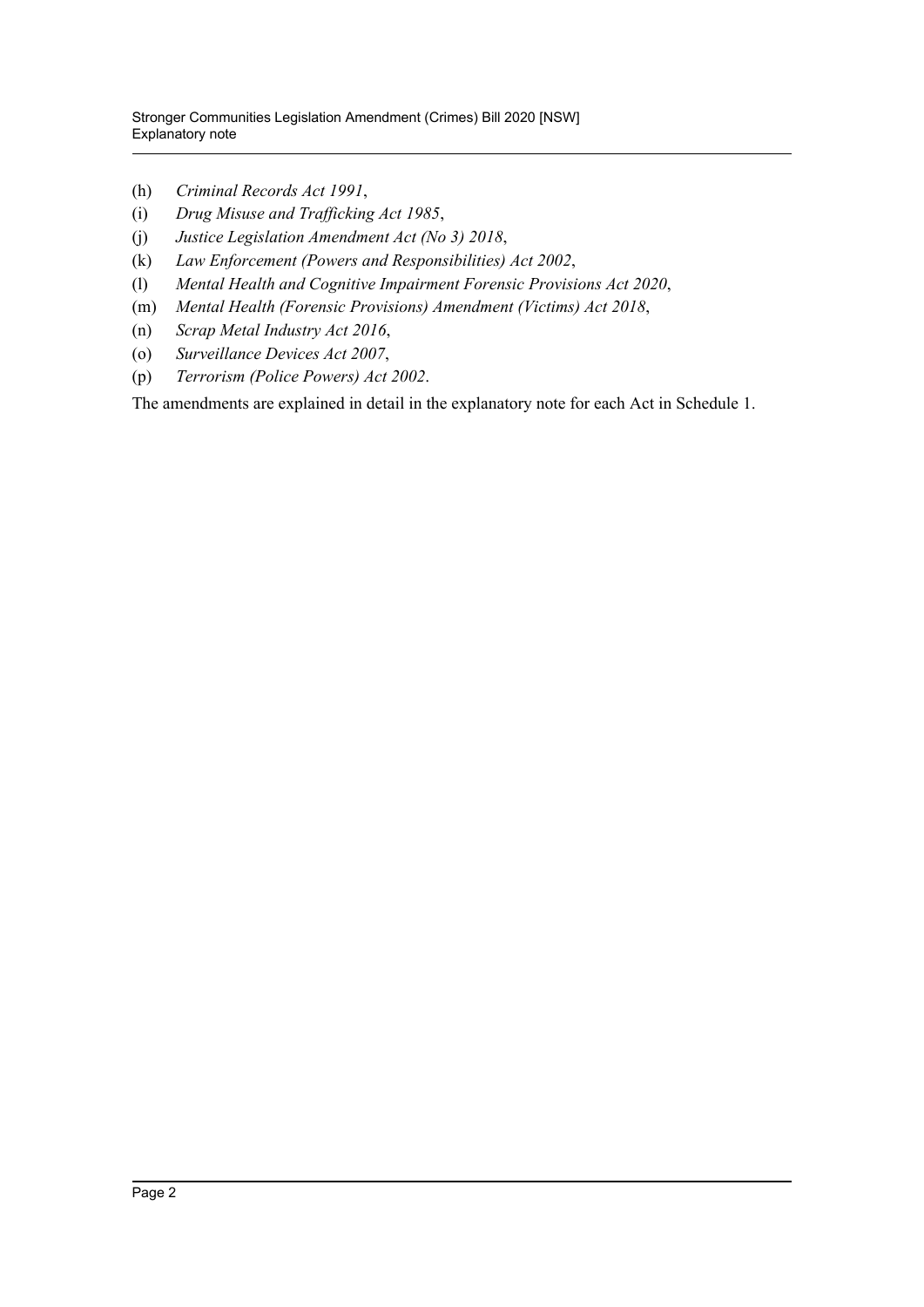First print



New South Wales

# **Stronger Communities Legislation Amendment (Crimes) Bill 2020**

## **Contents**

|            |               |                          | Page |
|------------|---------------|--------------------------|------|
|            |               | Name of Act              | ົ    |
|            | $\mathcal{P}$ | Commencement             | റ    |
|            | 3             | <b>Explanatory notes</b> | റ    |
| Schedule 1 |               | <b>Amendments</b>        | 3    |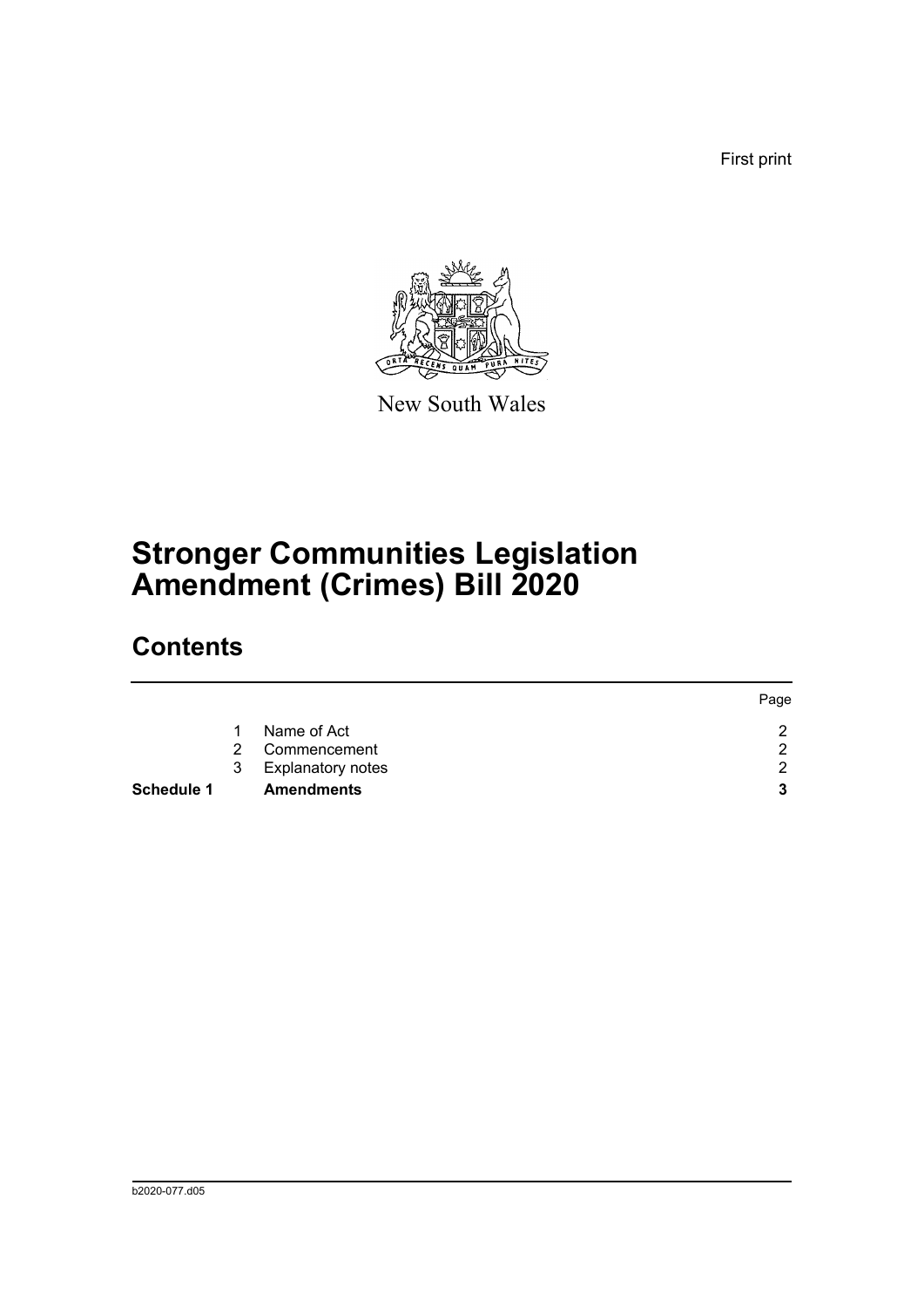

New South Wales

# **Stronger Communities Legislation Amendment (Crimes) Bill 2020**

No , 2020

### **A Bill for**

An Act to amend various Acts relating to crimes and other matters in the Communities and Justice portfolio.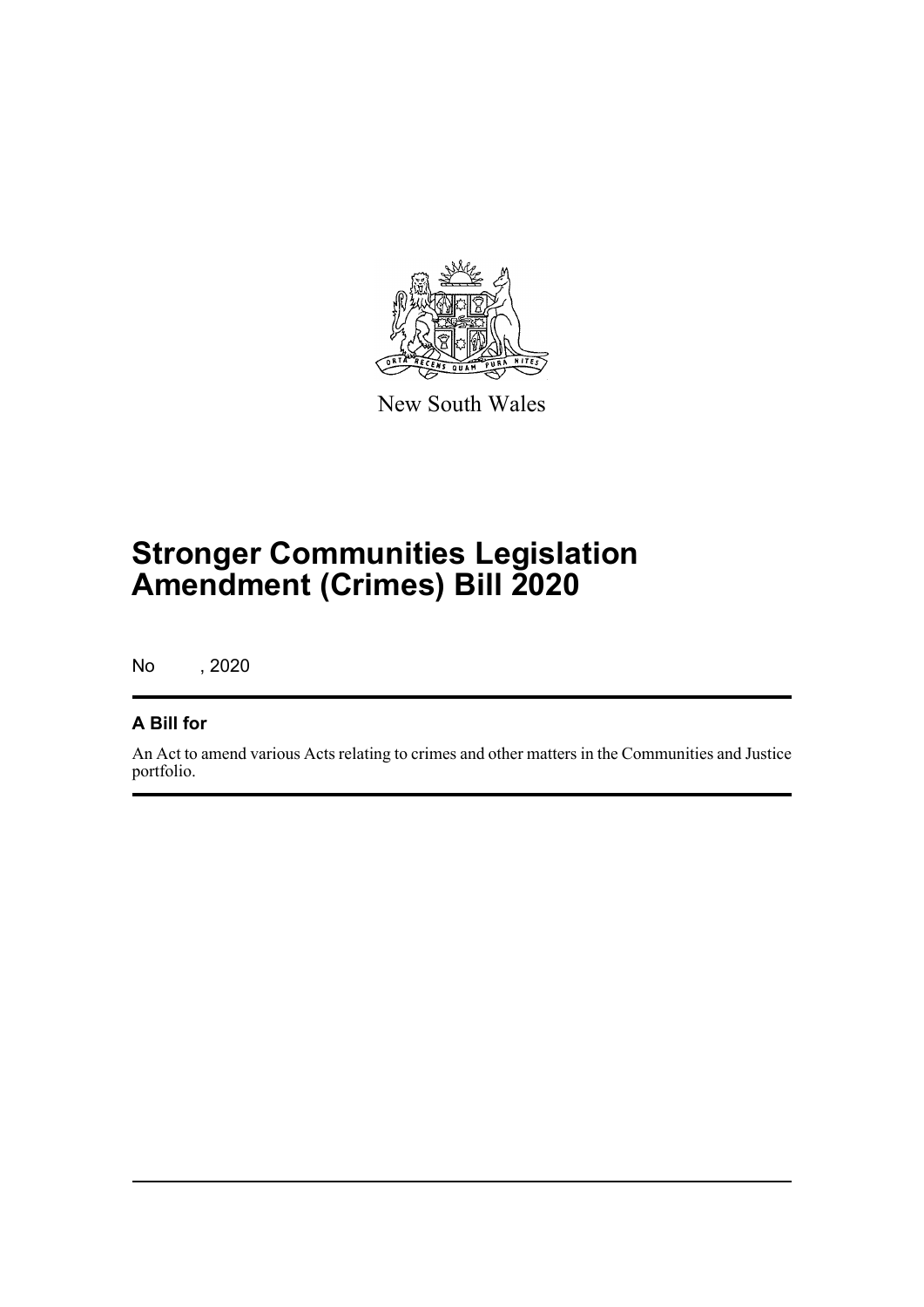Stronger Communities Legislation Amendment (Crimes) Bill 2020 [NSW]

<span id="page-4-2"></span><span id="page-4-1"></span><span id="page-4-0"></span>

|   | The Legislature of New South Wales enacts—                                                                 |        |
|---|------------------------------------------------------------------------------------------------------------|--------|
|   | Name of Act                                                                                                | 2      |
|   | This Act is the <i>Stronger Communities Legislation Amendment (Crimes) Act 2020</i> .                      | 3      |
|   | <b>Commencement</b>                                                                                        | 4      |
|   | This Act commences on the date of assent to this Act.                                                      | 5      |
| 3 | <b>Explanatory notes</b>                                                                                   | 6      |
|   | The matter appearing under the heading "Explanatory note" in Schedule 1 does not<br>form part of this Act. | 7<br>8 |
|   |                                                                                                            |        |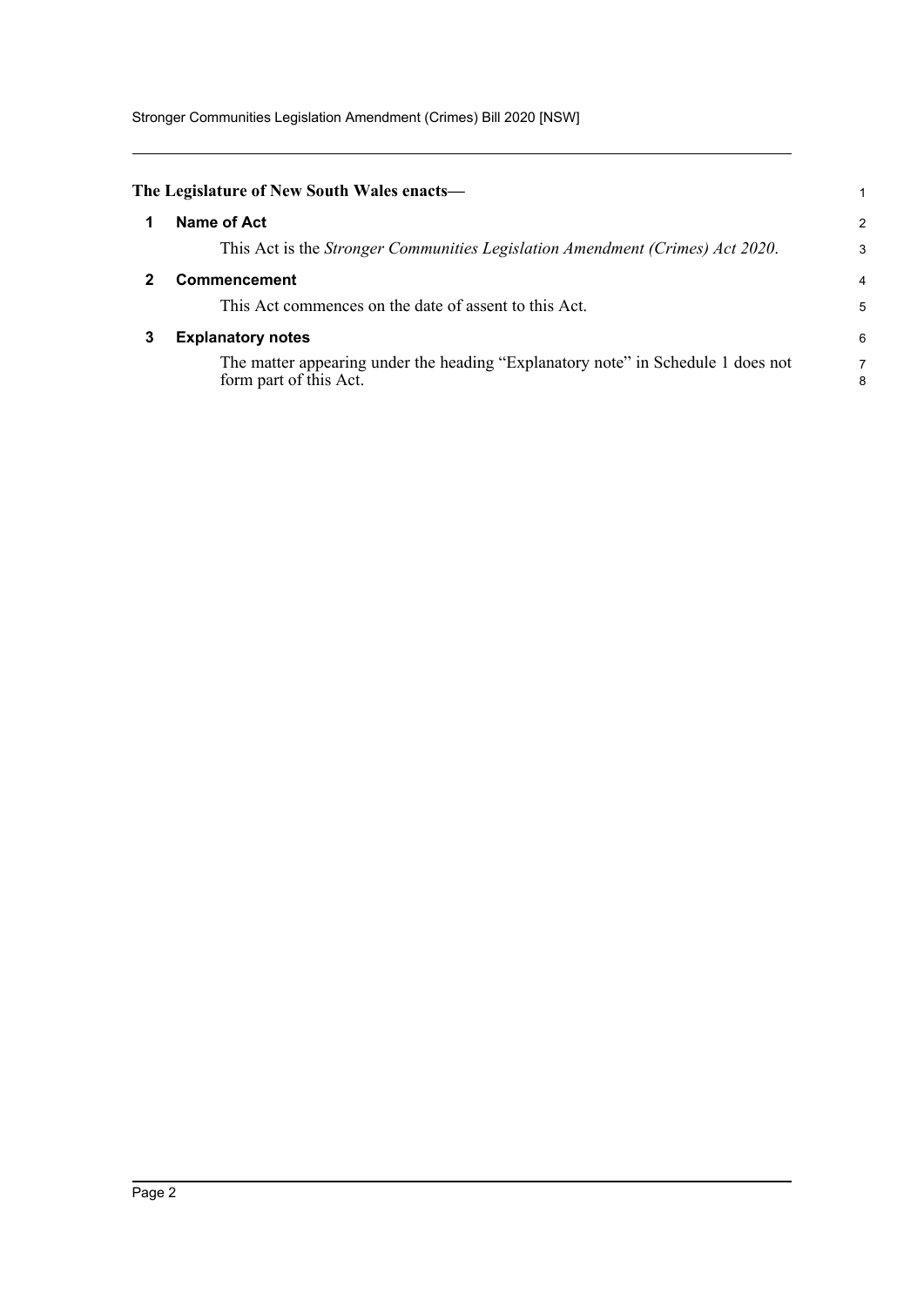<span id="page-5-0"></span>

|       | <b>Schedule 1</b>       |     | <b>Amendments</b>                                                                                                                                                                                                                                                                                                                           | 1                          |
|-------|-------------------------|-----|---------------------------------------------------------------------------------------------------------------------------------------------------------------------------------------------------------------------------------------------------------------------------------------------------------------------------------------------|----------------------------|
| 1.1   |                         |     | <b>Children (Criminal Proceedings) Act 1987 No 55</b>                                                                                                                                                                                                                                                                                       | $\overline{c}$             |
| [1]   |                         |     | Section 19 Court may direct imprisonment to be served as a juvenile offender                                                                                                                                                                                                                                                                | 3                          |
|       |                         |     | Omit "Note." from the note to section 19(1). Insert instead "Note 1."                                                                                                                                                                                                                                                                       | 4                          |
| $[2]$ |                         |     | Section 19(1), note 2                                                                                                                                                                                                                                                                                                                       | 5                          |
|       |                         |     | Insert after note 1 (as amended by item $[1]$ )—<br>Note 2. Section 9A of the Children (Detention Centres) Act 1987 provides that persons<br>who are 18 years of age or older are not to be detained in a detention centre in certain<br>circumstances.                                                                                     | 6<br>7<br>8<br>9           |
| $[3]$ | Section 19(7)           |     |                                                                                                                                                                                                                                                                                                                                             | 10                         |
|       |                         |     | Insert "9A or" before "28".                                                                                                                                                                                                                                                                                                                 | 11                         |
|       | <b>Explanatory note</b> |     | Item [2] of the proposed amendments clarifies that persons aged between 18 and 21 years are, as a<br>result of an amendment to the Children (Detention Centres) Act 1987 made by this Schedule, unable<br>to be detained in a detention centre under that Act in certain circumstances. Items [1] and [3] make<br>consequential amendments. | 12<br>13<br>14<br>15<br>16 |
| 1.2   |                         |     | <b>Children (Detention Centres) Act 1987 No 57</b>                                                                                                                                                                                                                                                                                          | 17                         |
| [1]   |                         |     | Section 9A Certain persons not to be detained in detention centres                                                                                                                                                                                                                                                                          | 18                         |
|       |                         |     | Omit "he or she" wherever occurring in section $9A(1)$ and (2).                                                                                                                                                                                                                                                                             | 19                         |
|       |                         |     | Insert instead "the person".                                                                                                                                                                                                                                                                                                                | 20                         |
| $[2]$ | Section 9A(3)-(5)       |     |                                                                                                                                                                                                                                                                                                                                             | 21                         |
|       |                         |     | Omit the note to section 9A. Insert instead—                                                                                                                                                                                                                                                                                                | 22                         |
|       |                         | (3) | A person who is of or above the age of 18 years, but under the age of 21 years,<br>is not to be detained in a detention centre if—<br>(a)<br>the person—                                                                                                                                                                                    | 23<br>24<br>25             |
|       |                         |     | is currently in custody in a correctional centre, and<br>(i)<br>(ii)<br>has been in custody in a correctional centre for a period of, or<br>periods totalling, more than 4 weeks, or                                                                                                                                                        | 26<br>27<br>28             |
|       |                         |     | an order under section $28(1)$ has previously been made in relation to the<br>(b)<br>person's current period of custody in a correctional centre.                                                                                                                                                                                           | 29<br>30                   |
|       |                         | (4) | Subsection (3) does not apply if the person is a juvenile inmate transferred to<br>a detention centre by order under section $10(1)$ .                                                                                                                                                                                                      | 31<br>32                   |
|       |                         | (5) | A person who is not to be detained in a detention centre because of subsection<br>$(3)$ is taken to be an inmate under the Crimes (Administration of Sentences) Act<br>1999.                                                                                                                                                                | 33<br>34<br>35             |
| [3]   | <b>Section 26A</b>      |     |                                                                                                                                                                                                                                                                                                                                             | 36                         |
|       |                         |     | Insert after section 26—                                                                                                                                                                                                                                                                                                                    | 37                         |
|       | 26A                     |     | Use of Corrective Services staff to convey national security interest detainees                                                                                                                                                                                                                                                             | 38                         |
|       |                         | (1) | The Commissioner of Corrective Services may, at the request of the Secretary,<br>authorise a correctional officer to convey a national security interest detainee<br>to or from a detention centre.                                                                                                                                         | 39<br>40<br>41             |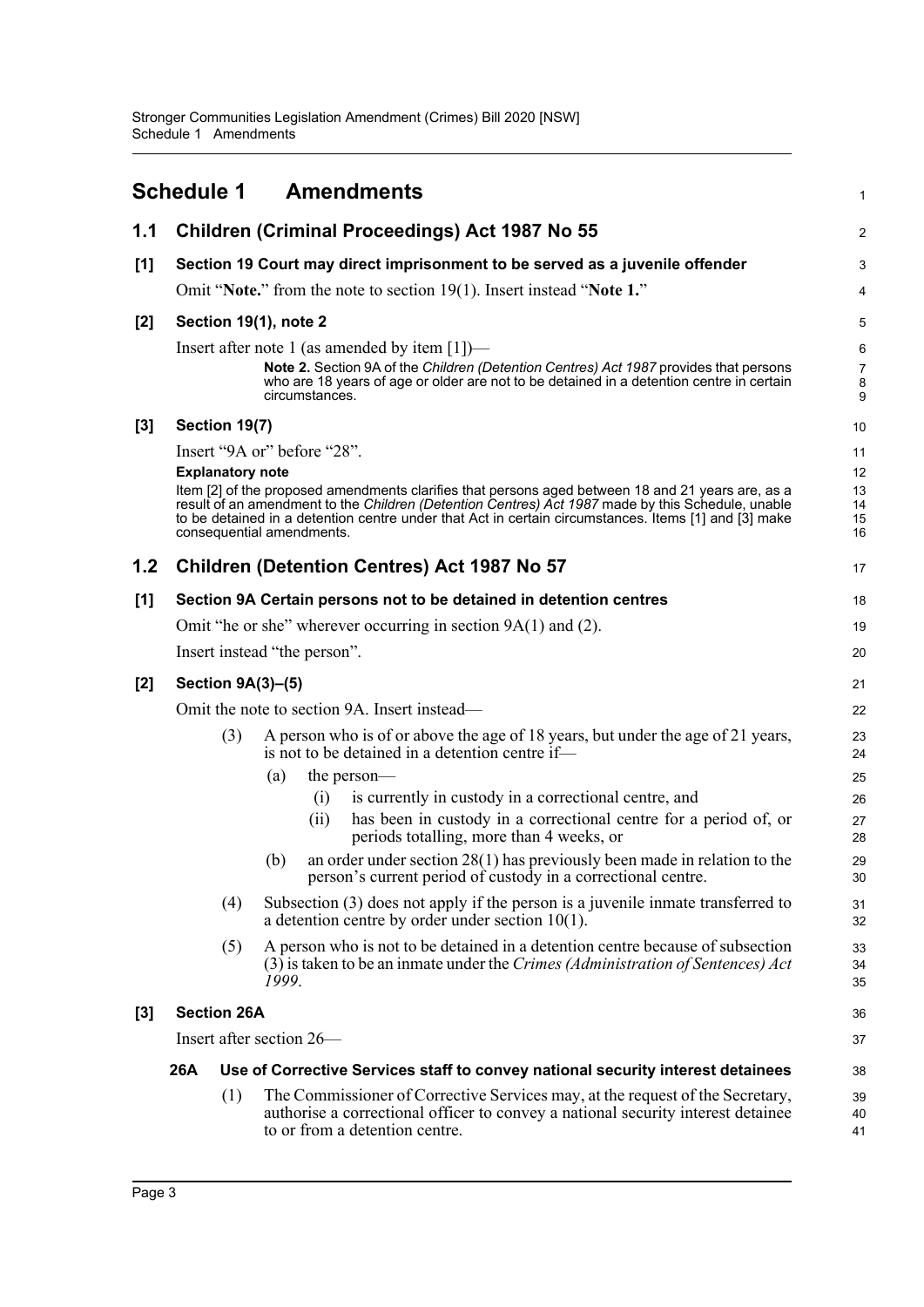|                | (2)                     |     | A correctional officer who conveys a national security interest detainee in<br>accordance with the Commissioner's authorisation has the following functions<br>and immunities in relation to the detainee—                                                                                                                                                                                                                                                                                                                                                                                                           | 1<br>$\mathbf 2$<br>3            |
|----------------|-------------------------|-----|----------------------------------------------------------------------------------------------------------------------------------------------------------------------------------------------------------------------------------------------------------------------------------------------------------------------------------------------------------------------------------------------------------------------------------------------------------------------------------------------------------------------------------------------------------------------------------------------------------------------|----------------------------------|
|                |                         | (a) | the functions and immunities of a juvenile justice officer in relation to a<br>detainee, and                                                                                                                                                                                                                                                                                                                                                                                                                                                                                                                         | 4<br>5                           |
|                |                         | (b) | the functions and immunities of a correctional officer in relation to an<br>inmate under the Crimes (Administration of Sentences) Act 1999.                                                                                                                                                                                                                                                                                                                                                                                                                                                                          | 6<br>$\overline{7}$              |
|                | (3)                     |     | In this section-                                                                                                                                                                                                                                                                                                                                                                                                                                                                                                                                                                                                     | 8                                |
|                |                         |     | <i>national security interest detainee</i> means a detainee designated by the<br>Secretary as a national security interest detainee under the regulations.                                                                                                                                                                                                                                                                                                                                                                                                                                                           | 9<br>10                          |
| [4]            |                         |     | Section 28 Transfer of older detainees from detention centres to correctional centres                                                                                                                                                                                                                                                                                                                                                                                                                                                                                                                                | 11                               |
|                |                         |     | Omit "Subsection (2) does not apply" from section 28(2C).                                                                                                                                                                                                                                                                                                                                                                                                                                                                                                                                                            | 12                               |
|                |                         |     | Insert instead "The limitations on the making of an order under subsection (1) that are<br>specified in subsection (2) do not apply".                                                                                                                                                                                                                                                                                                                                                                                                                                                                                | 13<br>14                         |
| [5]            | Section 28(2D)          |     |                                                                                                                                                                                                                                                                                                                                                                                                                                                                                                                                                                                                                      | 15                               |
|                |                         |     | Omit "Subsection (2A) does not apply".                                                                                                                                                                                                                                                                                                                                                                                                                                                                                                                                                                               | 16                               |
|                |                         |     | Insert instead "The limitations on the making of an order under subsection (1) that are<br>specified in subsection $(2A)$ do not apply".                                                                                                                                                                                                                                                                                                                                                                                                                                                                             | 17<br>18                         |
| [6]            |                         |     | <b>Section 91 Security of certain information</b>                                                                                                                                                                                                                                                                                                                                                                                                                                                                                                                                                                    | 19                               |
|                | Omit section $91(1)$ .  |     |                                                                                                                                                                                                                                                                                                                                                                                                                                                                                                                                                                                                                      | 20                               |
| $\mathbf{[7]}$ | Section 91(2)           |     |                                                                                                                                                                                                                                                                                                                                                                                                                                                                                                                                                                                                                      | 21                               |
|                |                         |     | Omit "A person is not required to comply with an information requirement to provide a<br>copy of a report or other document if compliance with the requirement".                                                                                                                                                                                                                                                                                                                                                                                                                                                     | 22<br>23                         |
|                | the person".            |     | Insert instead "Nothing in this Act or the regulations requires a person to be provided with<br>a copy of a report or another document, or part of the report or document, if its provision to                                                                                                                                                                                                                                                                                                                                                                                                                       | 24<br>25<br>26                   |
| [8]            | Section 91(3)           |     |                                                                                                                                                                                                                                                                                                                                                                                                                                                                                                                                                                                                                      | 27                               |
|                |                         |     | Omit "A person is not required to comply with an information requirement to provide<br>information about any part of the content of a report or other document if a copy of the<br>report or document cannot be provided because of subsection (2) and".                                                                                                                                                                                                                                                                                                                                                             | 28<br>29<br>30                   |
|                | <b>Explanatory note</b> |     | Insert instead "Nothing in this Act or the regulations requires a person to be provided with<br>information about the content of a report or other document, a copy of which is not required<br>to be provided to a person by operation of subsection $(2)$ , if".                                                                                                                                                                                                                                                                                                                                                   | 31<br>32<br>33<br>34             |
|                |                         |     | Item [2] of the proposed amendments prevents a person aged between 18 and 21 years from being<br>detained in a detention centre if the person has been in custody in a correctional centre for more than<br>4 weeks or has, in relation to the person's current period of custody in a correctional centre, been<br>transferred from a detention centre to a correctional centre. The provision does not apply if the person<br>is transferred from a correctional centre to a detention centre by order of the Minister administering<br>the Crimes (Administration of Sentences) Act 1999.                         | 35<br>36<br>37<br>38<br>39<br>40 |
|                |                         |     | Item [3] allows national security interest detainees to be conveyed by correctional officers to or from<br>detention centres if authorised to do so by the Commissioner of Corrective Services at the request of<br>the Secretary of the Department of Communities and Justice. Correctional officers will have, in<br>relation to the detainees, the same functions and immunities as juvenile justice officers have when<br>dealing with detainees, and also the same functions and immunities as correctional officers have<br>when dealing with inmates under the Crimes (Administration of Sentences) Act 1999. | 41<br>42<br>43<br>44<br>45<br>46 |

**[5] Section 28(2D)**

**[7] Section 91(2)**

**[8] Section 91(3)**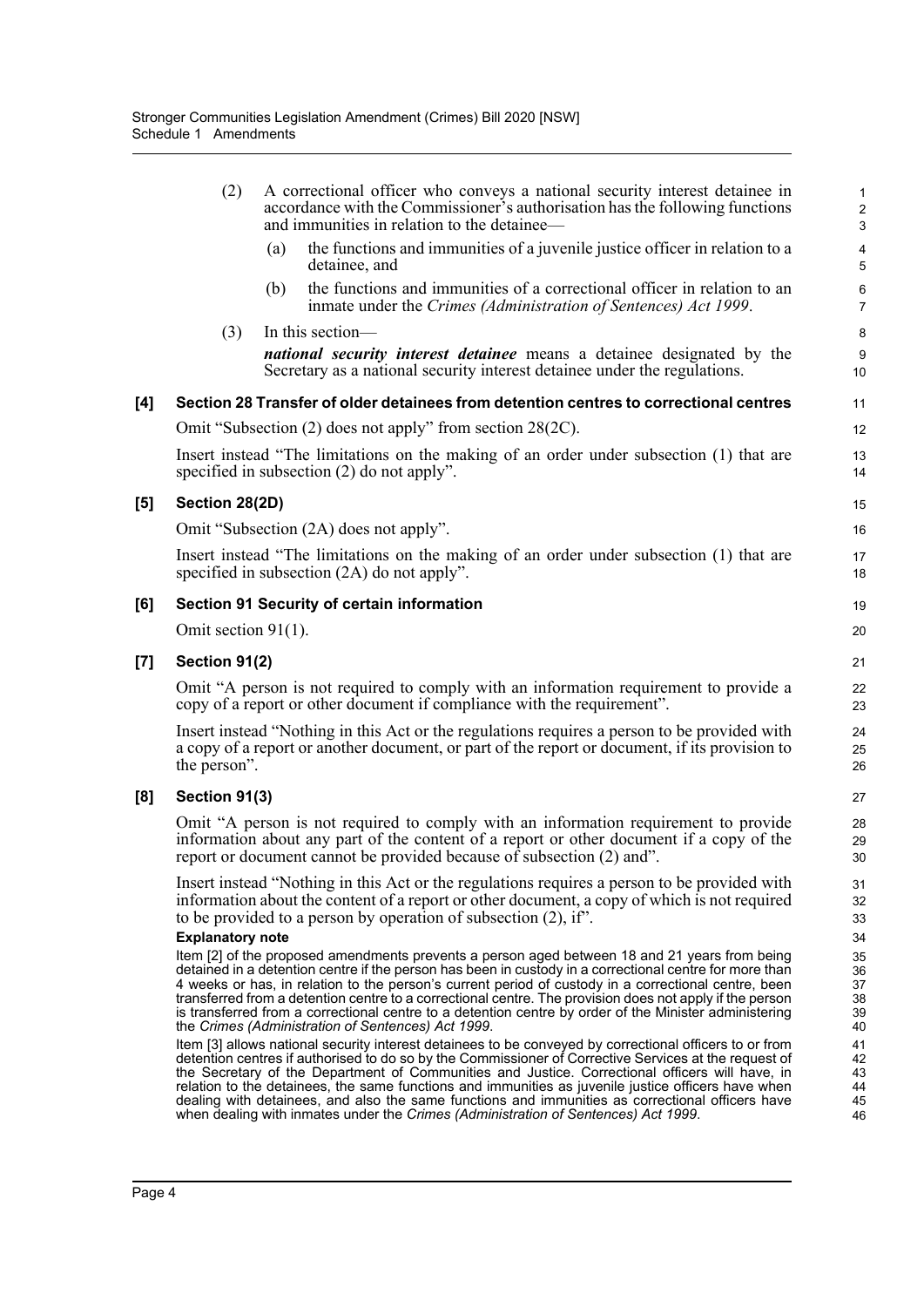|     | Item [1] revises terminology.   |     | Items [7] and [8] ensure that nothing in or under the Children (Detention Centres) Act 1987 requires<br>a report, document or information to be provided to a person if a Children's Magistrate is of the opinion<br>that providing it would prejudice the public interest or cause other adverse consequences. Item [6]<br>makes a consequential amendment. The amendments make the amended provision consistent with<br>an equivalent provision of the Crimes (Administration of Sentences) Act 1999.<br>Items [4] and [5] are minor amendments to clarify the operation of provisions limiting the power to<br>transfer an older detainee from a detention centre to a correctional centre. | $\frac{1}{2}$<br>3<br>4<br>5<br>6<br>$\overline{7}$<br>8 |
|-----|---------------------------------|-----|------------------------------------------------------------------------------------------------------------------------------------------------------------------------------------------------------------------------------------------------------------------------------------------------------------------------------------------------------------------------------------------------------------------------------------------------------------------------------------------------------------------------------------------------------------------------------------------------------------------------------------------------------------------------------------------------|----------------------------------------------------------|
| 1.3 |                                 |     | Court Suppression and Non-publication Orders Act 2010 No 106                                                                                                                                                                                                                                                                                                                                                                                                                                                                                                                                                                                                                                   | 9                                                        |
|     |                                 |     | <b>Section 17 Proceedings for offences</b>                                                                                                                                                                                                                                                                                                                                                                                                                                                                                                                                                                                                                                                     | 10                                                       |
|     | Insert after section $17(2)$ —  |     |                                                                                                                                                                                                                                                                                                                                                                                                                                                                                                                                                                                                                                                                                                | 11                                                       |
|     | (3)                             |     | Proceedings for an offence under this Act that are brought before the Local<br>Court must be commenced within 2 years of the date of the alleged offence.                                                                                                                                                                                                                                                                                                                                                                                                                                                                                                                                      | 12<br>13                                                 |
|     | <b>Explanatory note</b>         |     |                                                                                                                                                                                                                                                                                                                                                                                                                                                                                                                                                                                                                                                                                                | 14                                                       |
|     | years.                          |     | The proposed amendment extends the time limit for commencing summary proceedings in the Local<br>Court for the offence of contravening a suppression order or non-publication order. The proposed<br>amendment extends the time limit from within 6 months of the date of the alleged offence to within 2                                                                                                                                                                                                                                                                                                                                                                                      | 15<br>16<br>17<br>18                                     |
| 1.4 |                                 |     | Crimes Act 1900 No 40                                                                                                                                                                                                                                                                                                                                                                                                                                                                                                                                                                                                                                                                          | 19                                                       |
| [1] |                                 |     | Section 316 Concealing serious indictable offence                                                                                                                                                                                                                                                                                                                                                                                                                                                                                                                                                                                                                                              | 20                                                       |
|     | Insert after section $316(1)$ — |     |                                                                                                                                                                                                                                                                                                                                                                                                                                                                                                                                                                                                                                                                                                | 21                                                       |
|     | (1A)                            |     | For the purposes of subsection $(1)$ , a person has a reasonable excuse for failing<br>to bring information to the attention of a member of the NSW Police Force or<br>other appropriate authority if—                                                                                                                                                                                                                                                                                                                                                                                                                                                                                         | 22<br>23<br>24                                           |
|     |                                 | (a) | the information relates to a sexual offence or a domestic violence<br>offence against a person (the <i>alleged victim</i> ), and                                                                                                                                                                                                                                                                                                                                                                                                                                                                                                                                                               | 25<br>26                                                 |
|     |                                 | (b) | the alleged victim was an adult at the time the information was obtained<br>by the person, and                                                                                                                                                                                                                                                                                                                                                                                                                                                                                                                                                                                                 | 27<br>28                                                 |
|     |                                 | (c) | the person believes on reasonable grounds that the alleged victim does<br>not wish the information to be reported to police or another appropriate<br>authority.                                                                                                                                                                                                                                                                                                                                                                                                                                                                                                                               | 29<br>30<br>31                                           |
|     | (1B)                            |     | Subsection (1A) does not limit the grounds on which it may be established that<br>a person has a reasonable excuse for failing to bring information to the<br>attention of a member of the NSW Police Force or other appropriate authority.                                                                                                                                                                                                                                                                                                                                                                                                                                                    | 32<br>33<br>34                                           |
| [2] | <b>Section 316(6)</b>           |     |                                                                                                                                                                                                                                                                                                                                                                                                                                                                                                                                                                                                                                                                                                | 35                                                       |
|     |                                 |     | Insert in alphabetical order—                                                                                                                                                                                                                                                                                                                                                                                                                                                                                                                                                                                                                                                                  | 36                                                       |
|     |                                 |     | <b>domestic violence offence</b> has the same meaning as in the Crimes (Domestic<br>and Personal Violence) Act 2007.                                                                                                                                                                                                                                                                                                                                                                                                                                                                                                                                                                           | 37<br>38                                                 |
|     |                                 |     | sexual offence means the following offences—                                                                                                                                                                                                                                                                                                                                                                                                                                                                                                                                                                                                                                                   | 39                                                       |
|     |                                 | (a) | an offence under a provision of Division 10 of Part 3 where the alleged<br>victim is an adult,                                                                                                                                                                                                                                                                                                                                                                                                                                                                                                                                                                                                 | 40<br>41                                                 |
|     |                                 | (b) | an offence under a previous enactment that is substantially similar to an<br>offence referred to in paragraph (a).                                                                                                                                                                                                                                                                                                                                                                                                                                                                                                                                                                             | 42<br>43                                                 |
|     | <b>Explanatory note</b>         |     |                                                                                                                                                                                                                                                                                                                                                                                                                                                                                                                                                                                                                                                                                                | 44                                                       |
|     |                                 |     | Item [1] of the proposed amendments makes it a reasonable excuse for a person to fail to report<br>information relating to alleged sexual offences and alleged domestic violence offences to police and<br>other authorities if the alleged victim is an adult and the person believes on reasonable grounds that                                                                                                                                                                                                                                                                                                                                                                              | 45<br>46<br>47                                           |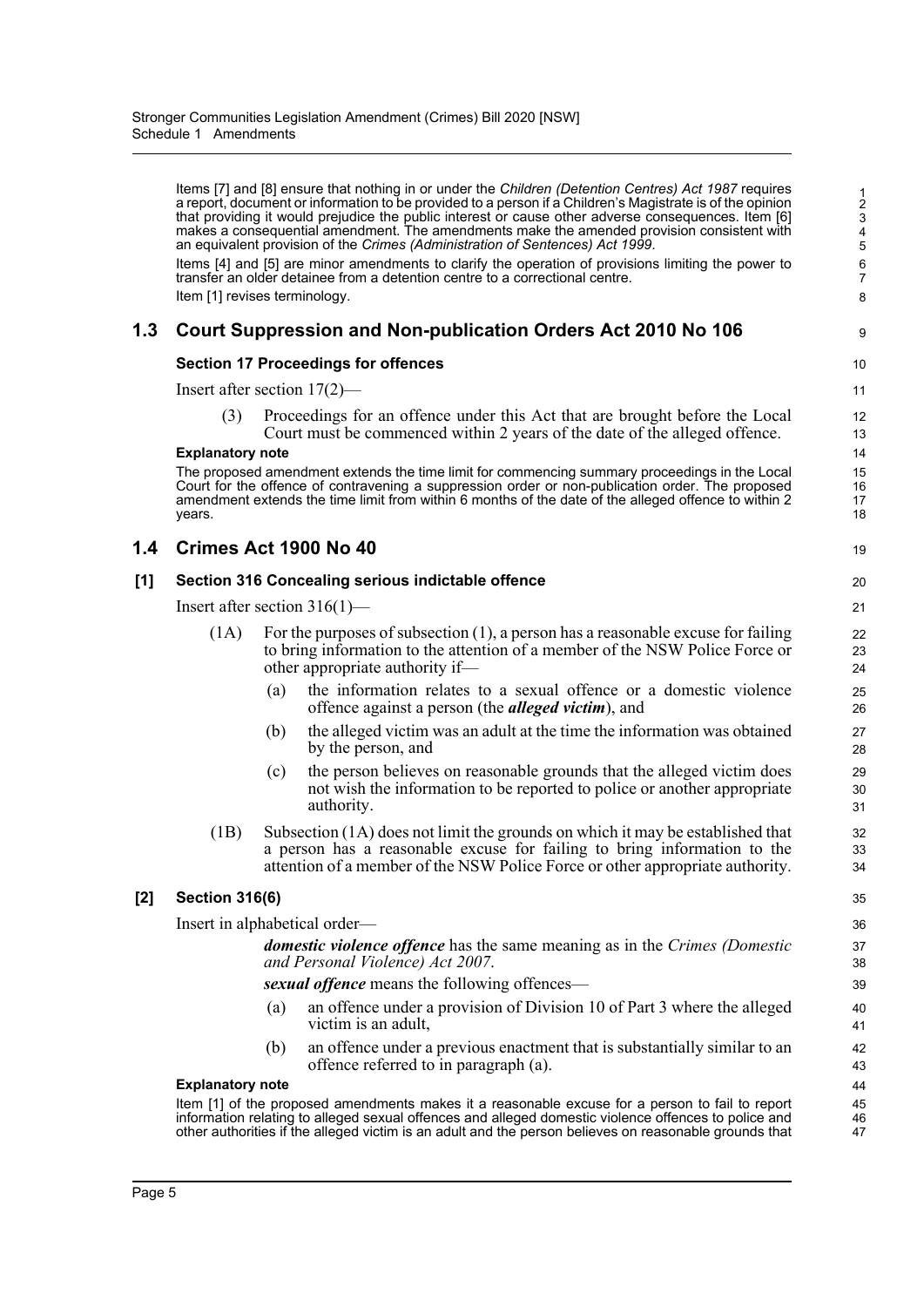|     | the alleged victim does not wish the information to be reported. Item [2] defines terms for the purposes<br>of the reasonable excuse. |                                                                                                                                                                                                                       |     |                                                                                                                                                                                                                                                                                                                                                                                                                   |                      |  |  |  |  |
|-----|---------------------------------------------------------------------------------------------------------------------------------------|-----------------------------------------------------------------------------------------------------------------------------------------------------------------------------------------------------------------------|-----|-------------------------------------------------------------------------------------------------------------------------------------------------------------------------------------------------------------------------------------------------------------------------------------------------------------------------------------------------------------------------------------------------------------------|----------------------|--|--|--|--|
| 1.5 |                                                                                                                                       |                                                                                                                                                                                                                       |     | Crimes (Administration of Sentences) Act 1999 No 93                                                                                                                                                                                                                                                                                                                                                               | 3                    |  |  |  |  |
|     | <b>Section 3 Interpretation</b>                                                                                                       |                                                                                                                                                                                                                       |     |                                                                                                                                                                                                                                                                                                                                                                                                                   |                      |  |  |  |  |
|     |                                                                                                                                       |                                                                                                                                                                                                                       |     | Insert at the end of section $3(2)(d)$ —                                                                                                                                                                                                                                                                                                                                                                          | 5                    |  |  |  |  |
|     |                                                                                                                                       |                                                                                                                                                                                                                       |     | , and                                                                                                                                                                                                                                                                                                                                                                                                             | 6                    |  |  |  |  |
|     |                                                                                                                                       |                                                                                                                                                                                                                       | (e) | a reference to a condition that a person not commit any offence is a<br>reference to any offence whether committed in New South Wales or in<br>any other State or Territory, and                                                                                                                                                                                                                                  | 7<br>8<br>9          |  |  |  |  |
|     |                                                                                                                                       |                                                                                                                                                                                                                       | (f) | a reference to an obligation that a person not commit any offence is a<br>reference to any offence whether committed in New South Wales or in<br>any other State or Territory.                                                                                                                                                                                                                                    | 10<br>11<br>12       |  |  |  |  |
|     |                                                                                                                                       | <b>Explanatory note</b>                                                                                                                                                                                               |     |                                                                                                                                                                                                                                                                                                                                                                                                                   | 13                   |  |  |  |  |
|     |                                                                                                                                       |                                                                                                                                                                                                                       |     | The proposed amendment clarifies that where an offender is released on parole, on a re-integration<br>home detention order, an intensive correction order, a community correction order or a conditional<br>release order and that release has a condition that the offender must not commit any offence, the<br>condition applies to an offence committed in New South Wales or in any other State or Territory. | 14<br>15<br>16<br>17 |  |  |  |  |
| 1.6 |                                                                                                                                       |                                                                                                                                                                                                                       |     | Crimes (Appeal and Review) Act 2001 No 120                                                                                                                                                                                                                                                                                                                                                                        | 18                   |  |  |  |  |
| [1] |                                                                                                                                       |                                                                                                                                                                                                                       |     | <b>Section 4 Applications to Local Court</b>                                                                                                                                                                                                                                                                                                                                                                      | 19                   |  |  |  |  |
|     |                                                                                                                                       |                                                                                                                                                                                                                       |     | Omit "Minister" from section 4(2)(b). Insert instead "Attorney General".                                                                                                                                                                                                                                                                                                                                          | 20                   |  |  |  |  |
| [2] |                                                                                                                                       | Section 5, heading                                                                                                                                                                                                    |     |                                                                                                                                                                                                                                                                                                                                                                                                                   | 21                   |  |  |  |  |
|     |                                                                                                                                       |                                                                                                                                                                                                                       |     | Omit "Minister". Insert instead "Attorney General".                                                                                                                                                                                                                                                                                                                                                               | 22                   |  |  |  |  |
| [3] |                                                                                                                                       |                                                                                                                                                                                                                       |     | Sections 5, 77, 87 and 114A                                                                                                                                                                                                                                                                                                                                                                                       | 23                   |  |  |  |  |
|     |                                                                                                                                       |                                                                                                                                                                                                                       |     | Omit "Minister" wherever occurring. Insert instead "Attorney General".                                                                                                                                                                                                                                                                                                                                            | 24                   |  |  |  |  |
| [4] | <b>Section 69</b>                                                                                                                     |                                                                                                                                                                                                                       |     |                                                                                                                                                                                                                                                                                                                                                                                                                   |                      |  |  |  |  |
|     | Omit the section. Insert instead—                                                                                                     |                                                                                                                                                                                                                       |     |                                                                                                                                                                                                                                                                                                                                                                                                                   |                      |  |  |  |  |
|     | 69                                                                                                                                    | Effect of confirmation of sentence on good behaviour bonds, community<br>correction orders and conditional release orders                                                                                             |     |                                                                                                                                                                                                                                                                                                                                                                                                                   |                      |  |  |  |  |
|     |                                                                                                                                       | (1)                                                                                                                                                                                                                   |     | The following continue to have effect if an appeal court confirms a sentence<br>on appeal-                                                                                                                                                                                                                                                                                                                        | 29<br>30             |  |  |  |  |
|     |                                                                                                                                       |                                                                                                                                                                                                                       | (a) | a good behaviour bond entered into by the appellant as a consequence<br>of the original sentence,                                                                                                                                                                                                                                                                                                                 | 31<br>32             |  |  |  |  |
|     |                                                                                                                                       |                                                                                                                                                                                                                       | (b) | a community correction order or conditional release order made in<br>relation to the appellant as a consequence of the original sentence.                                                                                                                                                                                                                                                                         | 33<br>34             |  |  |  |  |
|     |                                                                                                                                       | (2)                                                                                                                                                                                                                   |     | The bond or order continues to have effect-                                                                                                                                                                                                                                                                                                                                                                       | 35                   |  |  |  |  |
|     |                                                                                                                                       |                                                                                                                                                                                                                       | (a) | according to its terms, except to the extent to which the appeal court<br>otherwise directs, and                                                                                                                                                                                                                                                                                                                  | 36<br>37             |  |  |  |  |
|     |                                                                                                                                       |                                                                                                                                                                                                                       | (b) | despite any stay of execution that has been in force in respect of the<br>sentence.                                                                                                                                                                                                                                                                                                                               | 38<br>39             |  |  |  |  |
|     |                                                                                                                                       | <b>Explanatory note</b>                                                                                                                                                                                               |     |                                                                                                                                                                                                                                                                                                                                                                                                                   | 40<br>41             |  |  |  |  |
|     |                                                                                                                                       | Item [3] of the proposed amendments provides that certain functions of the Minister administering the<br>Act are to be exercised by the Attorney General instead. Items [1] and [2] make consequential<br>amendments. |     |                                                                                                                                                                                                                                                                                                                                                                                                                   |                      |  |  |  |  |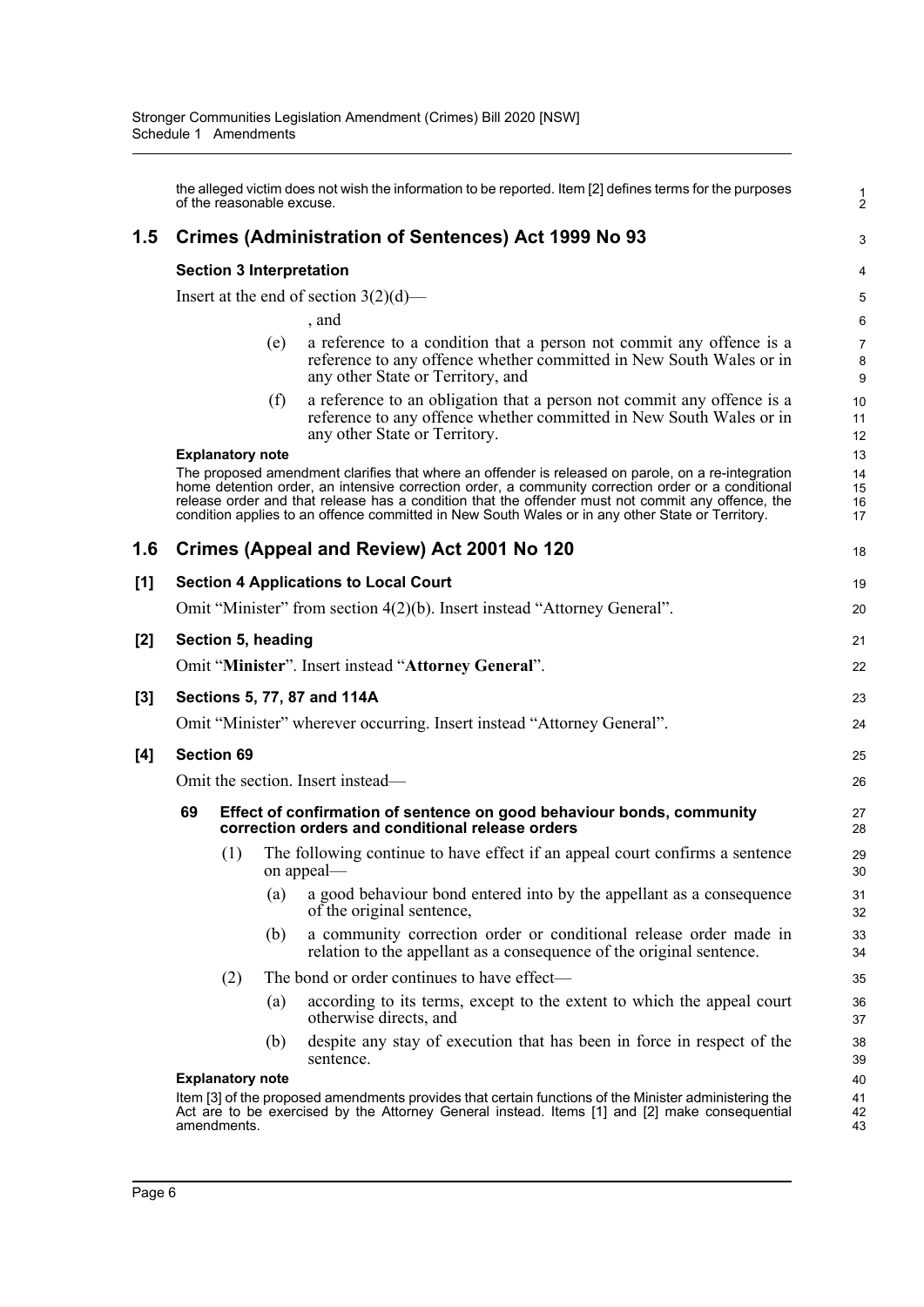Item [4] makes it clear that if an appeal court confirms a sentence on appeal, a community correction order or conditional release order made in relation to the appellant as a consequence of that sentence continues to have effect according to its terms, except to the extent to which the appeal court otherwise directs.

### **1.7 Crimes (Sentencing Procedure) Act 1999 No 92**

#### **Section 3 Interpretation**

Insert at the end of section  $3(2)(d)$ —

, and

(e) a reference to a condition that a person not commit any offence is a reference to any offence whether committed in New South Wales or in any other State or Territory, and

5

(f) a reference to an obligation that a person not commit any offence is a reference to any offence whether committed in New South Wales or in any other State or Territory.

#### **Explanatory note**

The proposed amendment clarifies that where an offender is sentenced to an intensive correction order, a community correction order or a conditional release order and that order has a condition that the offender must not commit any offence, the condition applies to an offence committed in New South Wales or in any other State or Territory.

### **1.8 Criminal Records Act 1991 No 8**

#### **[1] Section 8 When is a conviction spent?**

Omit "term and with 1 or more additional or further conditions imposed under that Act" from section  $8(4)(c)$ .

Insert instead "period".

#### **[2] Section 13 Unlawful disclosure of information concerning spent convictions**

Insert after section 13(4)—

- (4AA) It is not an offence for a person employed in Corrective Services NSW to make information relating to a spent conviction available to another person if—
	- (a) making the information available is not an offence under the *Crimes (Administration of Sentences) Act 1999*, and
	- (b) the person employed in Corrective Services NSW does not know, and could not reasonably be expected to know, the conviction is a spent conviction.

#### **[3] Section 13(5)**

Insert in alphabetical order—

*Corrective Services NSW* has the same meaning as in the *Crimes (Administration of Sentences) Act 1999*.

#### **Explanatory note**

Item [1] of the proposed amendments provides that a finding that an offence has been proved, where a conditional release order under section 9 of the *Crimes (Sentencing Procedure) Act 1999* is made, with no conviction recorded and no additional or further conditions imposed, is spent on satisfactory completion of the order. Currently, the finding is spent immediately after the order is made. The effect of the amendment is that all conditional release orders, whether or not a conviction is recorded and whether or not additional or further conditions are imposed, will not be spent until the order is completed.

Item [2] provides that it is not an offence if a person employed in Corrective Services NSW discloses information relating to a spent conviction where the disclosure is not an offence under the *Crimes*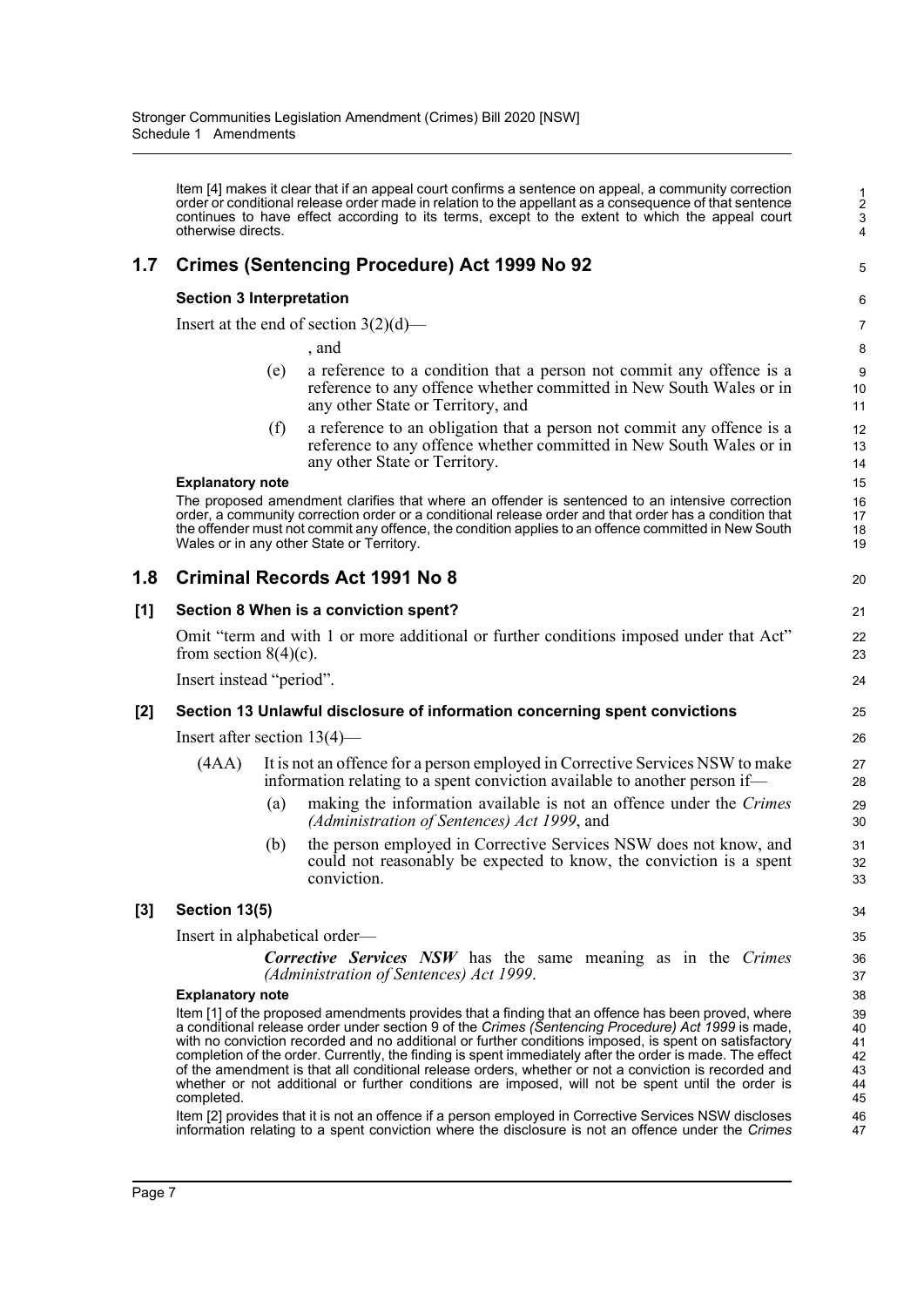|       | (Administration of Sentences) Act 1999 and the person does not know, and could not reasonably be<br>expected to know, the conviction is a spent conviction. Item [3] makes a consequential amendment.                                                                                                                                                                                                                 | $\frac{1}{2}$        |  |  |  |  |  |
|-------|-----------------------------------------------------------------------------------------------------------------------------------------------------------------------------------------------------------------------------------------------------------------------------------------------------------------------------------------------------------------------------------------------------------------------|----------------------|--|--|--|--|--|
| 1.9   | Drug Misuse and Trafficking Act 1985 No 226                                                                                                                                                                                                                                                                                                                                                                           | 3                    |  |  |  |  |  |
| [1]   | <b>Schedule 1</b>                                                                                                                                                                                                                                                                                                                                                                                                     | 4                    |  |  |  |  |  |
|       | Omit the matter relating to "Delta-9-tetrahydrocannabinol (dronabinol) where prepared and<br>packed for therapeutic use".                                                                                                                                                                                                                                                                                             | 5<br>6               |  |  |  |  |  |
| [2]   | <b>Schedule 1</b>                                                                                                                                                                                                                                                                                                                                                                                                     | $\overline{7}$       |  |  |  |  |  |
|       | Insert in alphabetical order—                                                                                                                                                                                                                                                                                                                                                                                         | 8                    |  |  |  |  |  |
|       | Dronabinol<br>0.2g<br>0.1kg<br>0.6g<br>1.0 <sub>g</sub><br>0.5kg<br>(Delta-9-tetrahydrocannabinol)                                                                                                                                                                                                                                                                                                                    |                      |  |  |  |  |  |
|       | <b>Explanatory note</b><br>The proposed amendment addresses confusion caused by the implication in the existing entry that<br>dronabinol is a prohibited drug only when prepared and packed for therapeutic use.                                                                                                                                                                                                      | 9<br>10<br>11        |  |  |  |  |  |
|       | 1.10 Justice Legislation Amendment Act (No 3) 2018 No 87                                                                                                                                                                                                                                                                                                                                                              | 12                   |  |  |  |  |  |
| [1]   | <b>Schedule 1 Principal amendments</b>                                                                                                                                                                                                                                                                                                                                                                                | 13                   |  |  |  |  |  |
|       | Insert ", or to which the person otherwise has or had access," after "information obtained"<br>in section $102(1)$ of the <i>Children (Detention Centres) Act 1987</i> as substituted by Schedule<br>$1.4[4]$ .                                                                                                                                                                                                       | 14<br>15<br>16       |  |  |  |  |  |
| [2]   | Schedule 1.4[4], section 102A(1) of the Children (Detention Centres) Act 1987                                                                                                                                                                                                                                                                                                                                         | 17                   |  |  |  |  |  |
|       | Insert ", or to which the Secretary otherwise has or had access," after "by the Secretary".                                                                                                                                                                                                                                                                                                                           | 18                   |  |  |  |  |  |
| $[3]$ | Schedule 1.4[4], section 102B(5) of the Children (Detention Centres) Act 1987                                                                                                                                                                                                                                                                                                                                         | 19                   |  |  |  |  |  |
|       | Omit the definition of <i>relevant agency</i> . Insert instead—                                                                                                                                                                                                                                                                                                                                                       | 20                   |  |  |  |  |  |
|       | <i>relevant agency</i> means—                                                                                                                                                                                                                                                                                                                                                                                         | 21                   |  |  |  |  |  |
|       | a law enforcement agency, or<br>(a)                                                                                                                                                                                                                                                                                                                                                                                   | 22                   |  |  |  |  |  |
|       | an intelligence agency of an Australian jurisdiction, or<br>(b)                                                                                                                                                                                                                                                                                                                                                       | 23                   |  |  |  |  |  |
|       | a government agency of a State or Territory that corresponds with the<br>(c)<br>Department, or                                                                                                                                                                                                                                                                                                                        | 24<br>25             |  |  |  |  |  |
|       | (d) a person or body prescribed by the regulations.                                                                                                                                                                                                                                                                                                                                                                   | 26                   |  |  |  |  |  |
|       | <b>Explanatory note</b>                                                                                                                                                                                                                                                                                                                                                                                               | 27                   |  |  |  |  |  |
|       | Items [1] and [2] of the proposed amendments clarify that uncommenced provisions of the Children<br>(Detention Centres) Act 1987 limiting or authorising disclosure of information apply in relation to<br>information to which a person, or the Secretary of the Department of Communities and Justice (the<br><b>Secretary</b> ), has or had access in connection with the administration or execution of that Act. | 28<br>29<br>30<br>31 |  |  |  |  |  |
|       | Item [3] enables the Secretary to enter into an information sharing arrangement with an intelligence<br>agency. Item [3] also provides that all law enforcement agencies and government agencies of a State<br>or Territory that correspond with the Department of Communities and Justice may enter into<br>information sharing arrangements without being prescribed by the regulations.                            | 32<br>33<br>34<br>35 |  |  |  |  |  |
|       | The amendments make the amended provisions consistent with equivalent provisions of the Crimes<br>(Administration of Sentences) Act 1999.                                                                                                                                                                                                                                                                             | 36<br>37             |  |  |  |  |  |
|       | 1.11 Law Enforcement (Powers and Responsibilities) Act 2002 No 103                                                                                                                                                                                                                                                                                                                                                    | 38                   |  |  |  |  |  |
|       | <b>Section 9 Power to enter in emergencies</b>                                                                                                                                                                                                                                                                                                                                                                        | 39                   |  |  |  |  |  |
|       | Insert at the end of section $9(1)(b)$ —                                                                                                                                                                                                                                                                                                                                                                              |                      |  |  |  |  |  |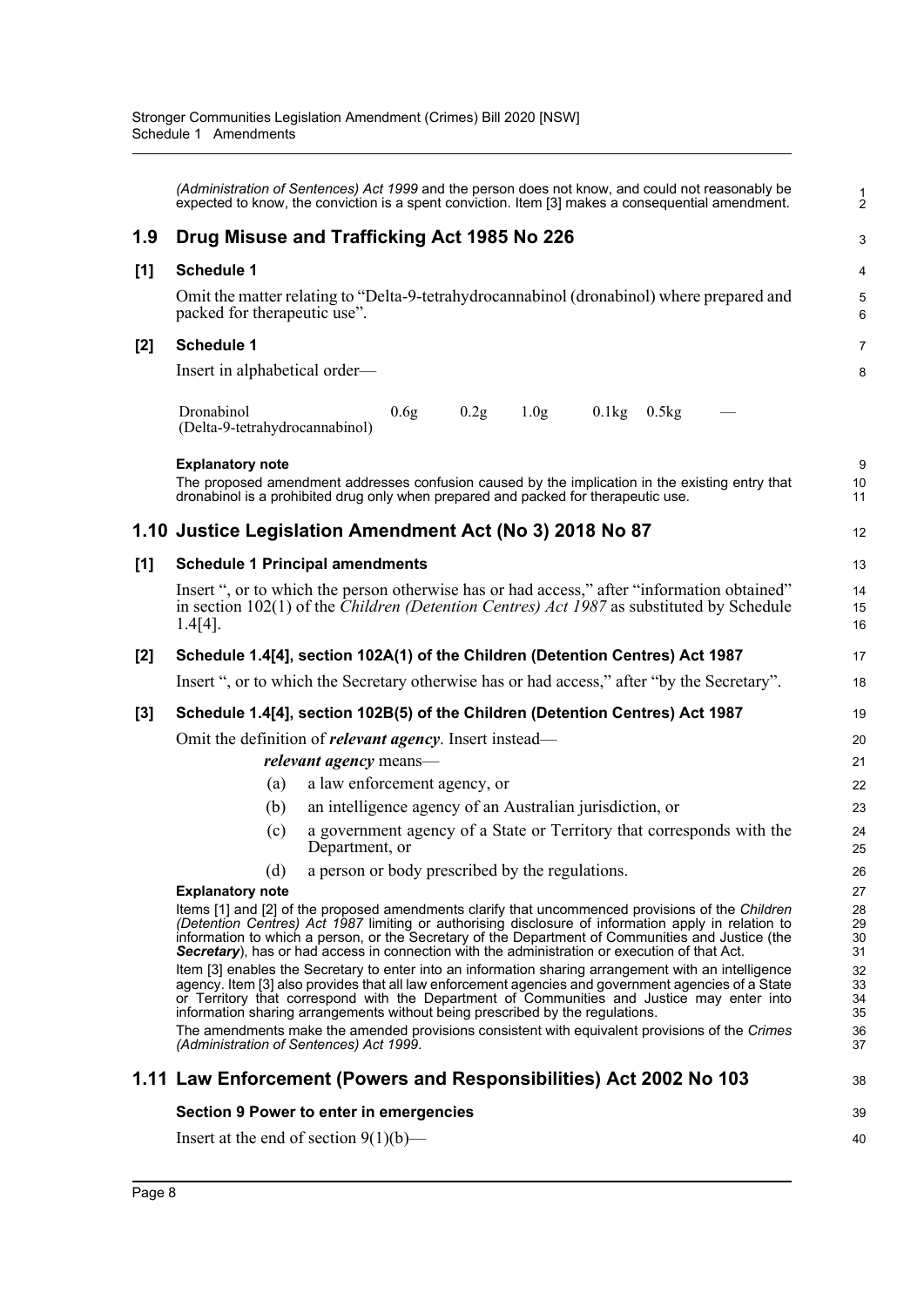|     |              |                         | , or                                |       |                                                                                                                                                                                                                                                                                                                                                                                                             | 1                                 |
|-----|--------------|-------------------------|-------------------------------------|-------|-------------------------------------------------------------------------------------------------------------------------------------------------------------------------------------------------------------------------------------------------------------------------------------------------------------------------------------------------------------------------------------------------------------|-----------------------------------|
|     |              |                         | (c)                                 |       | the body of a person who has died, otherwise than as a result of an<br>offence, is on the premises and there is no occupier on the premises to<br>consent to the entry.                                                                                                                                                                                                                                     | $\overline{\mathbf{c}}$<br>3<br>4 |
|     |              | (1A)                    | the rank of Inspector.              |       | Before entering premises under subsection $(1)(c)$ , the police officer must<br>obtain approval to do so (orally or in writing) from a police officer of or above                                                                                                                                                                                                                                           | 5<br>6<br>7                       |
|     |              | <b>Explanatory note</b> |                                     |       |                                                                                                                                                                                                                                                                                                                                                                                                             | 8                                 |
|     |              |                         |                                     |       | The proposed amendment provides that a police officer may enter premises if the police officer<br>believes on reasonable grounds that a deceased person is on the premises, that the person's death<br>is not the result of an offence and that no other person is present on the premises to consent to the<br>entry. The entry must be authorised by a police officer of the rank of Inspector or higher. | 9<br>10<br>11<br>12               |
|     | <b>No 12</b> |                         |                                     |       | 1.12 Mental Health and Cognitive Impairment Forensic Provisions Act 2020                                                                                                                                                                                                                                                                                                                                    | 13<br>14                          |
| [1] |              |                         | <b>Schedule 3 Amendment of Acts</b> |       |                                                                                                                                                                                                                                                                                                                                                                                                             | 15                                |
|     |              |                         | Insert after Schedule 3.4—          |       |                                                                                                                                                                                                                                                                                                                                                                                                             | 16                                |
|     | 3.4A         |                         |                                     |       | Civil Liability Act 2002 No 22                                                                                                                                                                                                                                                                                                                                                                              | 17                                |
|     | [1]          |                         | <b>Section 3 Definitions</b>        |       |                                                                                                                                                                                                                                                                                                                                                                                                             | 18                                |
|     |              |                         | Insert in alphabetical order—       |       |                                                                                                                                                                                                                                                                                                                                                                                                             | 19                                |
|     |              |                         |                                     |       | cognitive impairment has the same meaning as in the Mental Health and Cognitive<br><b>Impairment Forensic Provisions Act 2020.</b>                                                                                                                                                                                                                                                                          | 20<br>21                          |
|     |              |                         |                                     |       | mental health impairment has the same meaning as in the Mental Health and<br>Cognitive Impairment Forensic Provisions Act 2020.                                                                                                                                                                                                                                                                             | 22<br>23                          |
|     |              |                         |                                     |       | special verdict of act proven but not criminally responsible has the same meaning<br>as in the Mental Health and Cognitive Impairment Forensic Provisions Act 2020.                                                                                                                                                                                                                                         | 24<br>25                          |
|     | [2]          |                         | <b>Section 26K Interpretation</b>   |       |                                                                                                                                                                                                                                                                                                                                                                                                             | 26                                |
|     |              |                         |                                     |       | Omit section $26K(2)(b)$ . Insert instead—                                                                                                                                                                                                                                                                                                                                                                  | 27                                |
|     |              |                         | (b)                                 |       | extends to conduct of a person that would have constituted an<br>offence if the person had not at the time of the conduct had—                                                                                                                                                                                                                                                                              | 28<br>29                          |
|     |              |                         |                                     | (i)   | a mental health impairment, or                                                                                                                                                                                                                                                                                                                                                                              | 30                                |
|     |              |                         |                                     | (ii)  | a cognitive impairment, or                                                                                                                                                                                                                                                                                                                                                                                  | 31                                |
|     |              |                         |                                     | (iii) | both, and                                                                                                                                                                                                                                                                                                                                                                                                   | 32                                |
|     |              |                         | (c)                                 |       | applies whether or not-                                                                                                                                                                                                                                                                                                                                                                                     | 33                                |
|     |              |                         |                                     | (i)   | a special verdict of act proven but not criminally<br>responsible is entered concerning that conduct, or                                                                                                                                                                                                                                                                                                    | 34<br>35                          |
|     |              |                         |                                     | (i)   | the person was found by a court to be unfit to be tried for<br>an offence.                                                                                                                                                                                                                                                                                                                                  | 36<br>37                          |
|     | [3]          |                         |                                     |       | Section 26W Division overrides Part 7 Division 2                                                                                                                                                                                                                                                                                                                                                            | 38                                |
|     |              |                         | from mental illness)".              |       | Omit "(Supervision of damages arising out of criminal conduct by persons suffering                                                                                                                                                                                                                                                                                                                          | 39<br>40                          |
|     | [4]          |                         |                                     |       | Sections 52(1)(b), 54A(1)(b) and (4)(b) and 54C(1)(b) and (3)(b)                                                                                                                                                                                                                                                                                                                                            | 41                                |
|     |              |                         |                                     |       | Omit "been suffering from a mental illness" wherever occurring.                                                                                                                                                                                                                                                                                                                                             | 42                                |
|     |              |                         |                                     |       | Insert instead "had a mental health impairment or a cognitive impairment".                                                                                                                                                                                                                                                                                                                                  | 43                                |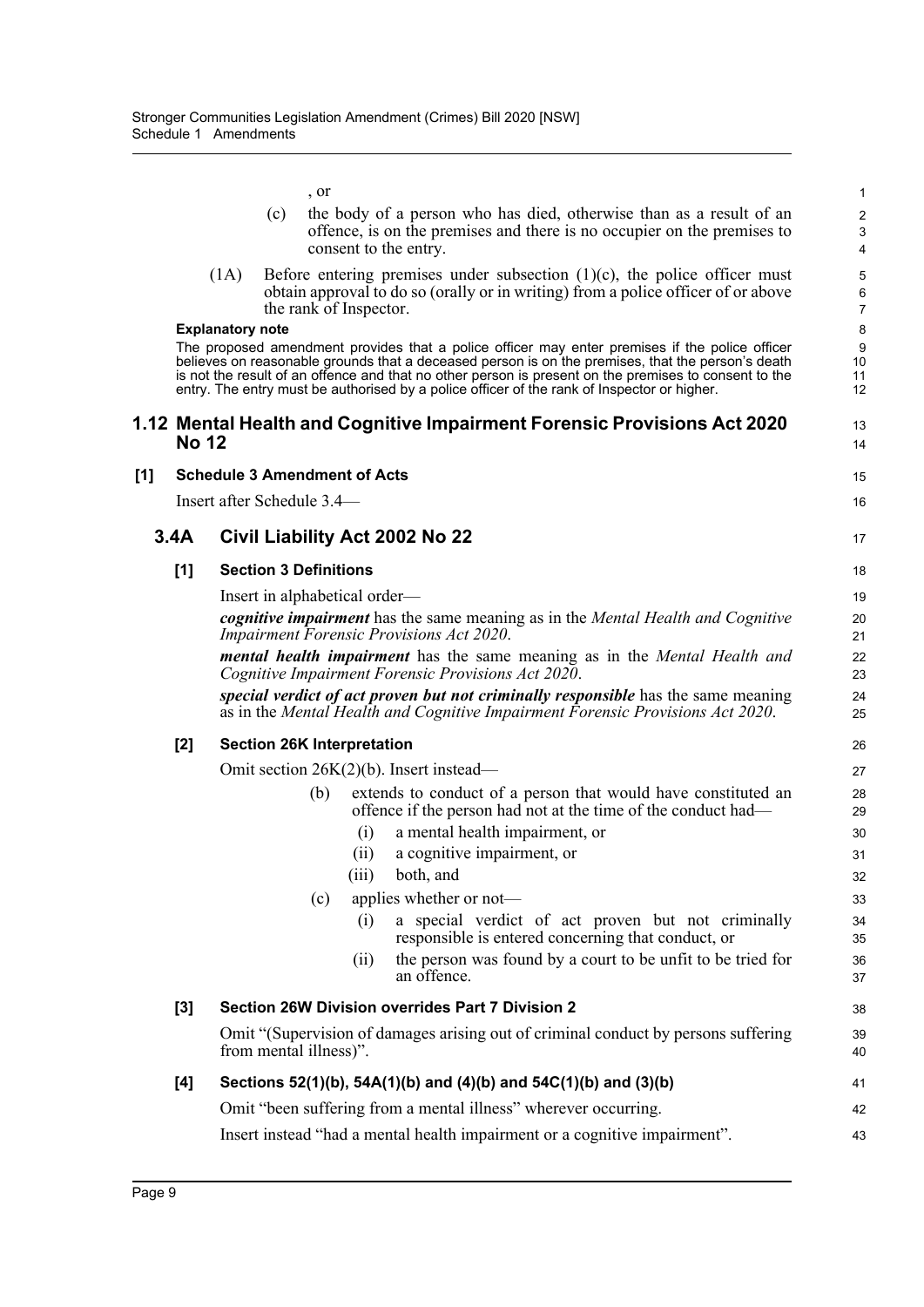|          | [5]   | Section 54A, heading                                                                                                                                                                                                                                                              | 1                    |
|----------|-------|-----------------------------------------------------------------------------------------------------------------------------------------------------------------------------------------------------------------------------------------------------------------------------------|----------------------|
|          |       | Omit "mentally ill". Insert instead "impaired".                                                                                                                                                                                                                                   | $\overline{a}$       |
|          | [6]   | Section 54A(5)                                                                                                                                                                                                                                                                    | 3                    |
|          |       | Omit "mental illness". Insert instead "mental health impairment or cognitive<br>impairment".                                                                                                                                                                                      | 4<br>5               |
|          | [7]   | Section 54A(5)                                                                                                                                                                                                                                                                    | 6                    |
|          |       | Omit "an illness". Insert instead "an impairment".                                                                                                                                                                                                                                | 7                    |
|          | [8]   | Part 7, Division 2, heading                                                                                                                                                                                                                                                       | 8                    |
|          |       | Omit "suffering from mental illness" from the heading.                                                                                                                                                                                                                            | 9                    |
|          |       | Insert instead "with a mental health impairment or a cognitive impairment".                                                                                                                                                                                                       | 10                   |
|          | [9]   | <b>Schedule 1 Savings and transitional provisions</b>                                                                                                                                                                                                                             | 11                   |
|          |       | Insert at the end of the Schedule, with appropriate Part and clause numbering—                                                                                                                                                                                                    | 12                   |
|          |       | Provision consequent on enactment of Mental Health and<br><b>Cognitive Impairment Forensic Provisions Act 2020</b>                                                                                                                                                                | 13<br>14             |
|          |       | <b>References to mental illness</b>                                                                                                                                                                                                                                               | 15                   |
|          |       | A reference in this Act to a mental health impairment or a cognitive<br>impairment is taken to include, for anything occurring before the<br>commencement of the Mental Health and Cognitive Impairment<br><i>Forensic Provisions Act 2020</i> , a reference to a mental illness. | 16<br>17<br>18<br>19 |
| [2]      |       | Schedule 3.9[3]                                                                                                                                                                                                                                                                   | 20                   |
|          |       | Insert after item $[2]$ —                                                                                                                                                                                                                                                         | 21                   |
|          | [3]   | Section 112 Other appeal or review rights not affected                                                                                                                                                                                                                            | 22                   |
|          |       | Omit "ground of mental illness where mental illness" from section 112(1).<br>Insert instead "grounds of mental health impairment or cognitive impairment<br>if the defence of mental health impairment or cognitive impairment".                                                  | 23<br>24<br>25       |
| $^{[3]}$ |       | Schedule 3.13A                                                                                                                                                                                                                                                                    | 26                   |
|          |       | Insert after Schedule 3.13-                                                                                                                                                                                                                                                       | 27                   |
|          | 3.13A | Forfeiture Act 1995 No 65                                                                                                                                                                                                                                                         | 28                   |
|          | [1]   | <b>Section 10 Definitions</b>                                                                                                                                                                                                                                                     | 29                   |
|          |       | Omit the definition of <i>offender</i> . Insert instead-                                                                                                                                                                                                                          | 30                   |
|          |       | <i>offender</i> means a person who has killed another person and for whom a<br>special verdict of act proven but not criminally responsible is entered.                                                                                                                           | 31<br>32             |
|          |       | special verdict of act proven but not criminally responsible has the<br>same meaning as in the Mental Health and Cognitive Impairment<br><i>Forensic Provisions Act 2020.</i>                                                                                                     | 33<br>34<br>35       |
|          | $[2]$ | Section 11 Power of Supreme Court to apply forfeiture rule                                                                                                                                                                                                                        | 36                   |
|          |       | Omit section $11(1)$ . Insert instead—                                                                                                                                                                                                                                            | 37                   |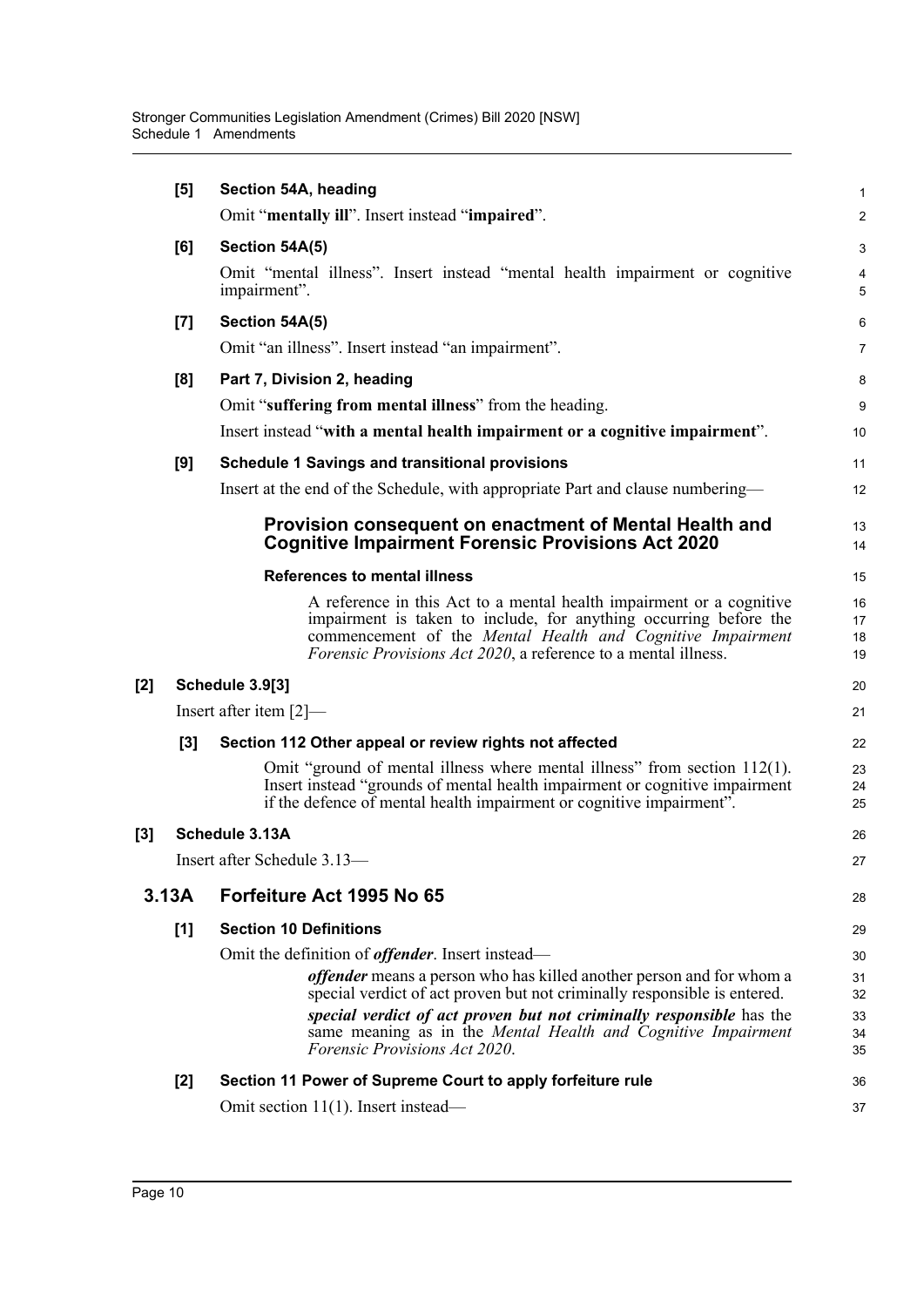(1) If a person is not subject to the forfeiture rule because the person is an offender, any interested person may apply to the Supreme Court for an order that the forfeiture rule apply as if the offender had been found guilty of murder.

9  $10$ 

17

#### **Explanatory note**

The proposed amendments to each Act are consequential to the passage of the *Mental Health and Cognitive Impairment Forensic Provisions Act 2020*. The amendments will commence on commencement of that Act.

#### **1.13 Mental Health (Forensic Provisions) Amendment (Victims) Act 2018 No 85**

#### **Schedule 3 Amendment of Crimes (Sentencing Procedure) Act 1999 No 92**

Omit the Schedule.

#### **Explanatory note**

The proposed amendment repeals the uncommenced Schedule 3 to the *Mental Health (Forensic Provisions) Amendment (Victims) Act 2018* as the same provisions were inserted into the *Crimes (Sentencing Procedure) Act 1999* by the *Crimes Legislation Amendment (Victims) Act 2018*.

#### **1.14 Scrap Metal Industry Act 2016 No 42**

#### **[1] Section 16 Transaction records**

Omit section 16(1)(c). Insert instead—

- (c) if the sale is conducted by a corporation—
	- (i) the name, business address and ABN of the corporation, and
	- (ii) unless subsection (1A) applies, a statement signed by an executive officer of the corporation, or an employee authorised in writing by an executive officer of the corporation, consenting to the sale (a *sale consent*),

#### **[2] Section 16(1A)**

Insert after section 16(1)—

- (1A) A record of a sale consent is not required in respect of a sale conducted by a corporation if—
	- (a) the terms of the sale are within the terms of a statement signed by an executive officer of the corporation, or an employee authorised in writing by an executive officer of the corporation, authorising the corporation to sell scrap metal to the scrap metal dealer, and
	- (b) the statement was signed no more than 12 months before the date of the sale and has not been withdrawn, and
	- (c) the scrap metal dealer keeps a record of the statement.

#### **Explanatory note**

Item [2] of the proposed amendments provides that a record of sale consent is not required for a sale made by a corporation to a scrap metal dealer if the corporation has a current authorisation to sell to the scrap metal dealer. The terms of the sale must be within the terms of the authorisation, a record of which must be kept by the scrap metal dealer. Currently, scrap metal dealers are required to obtain a separate consent in respect of each transaction with a corporation. Item [1] makes a consequential amendment.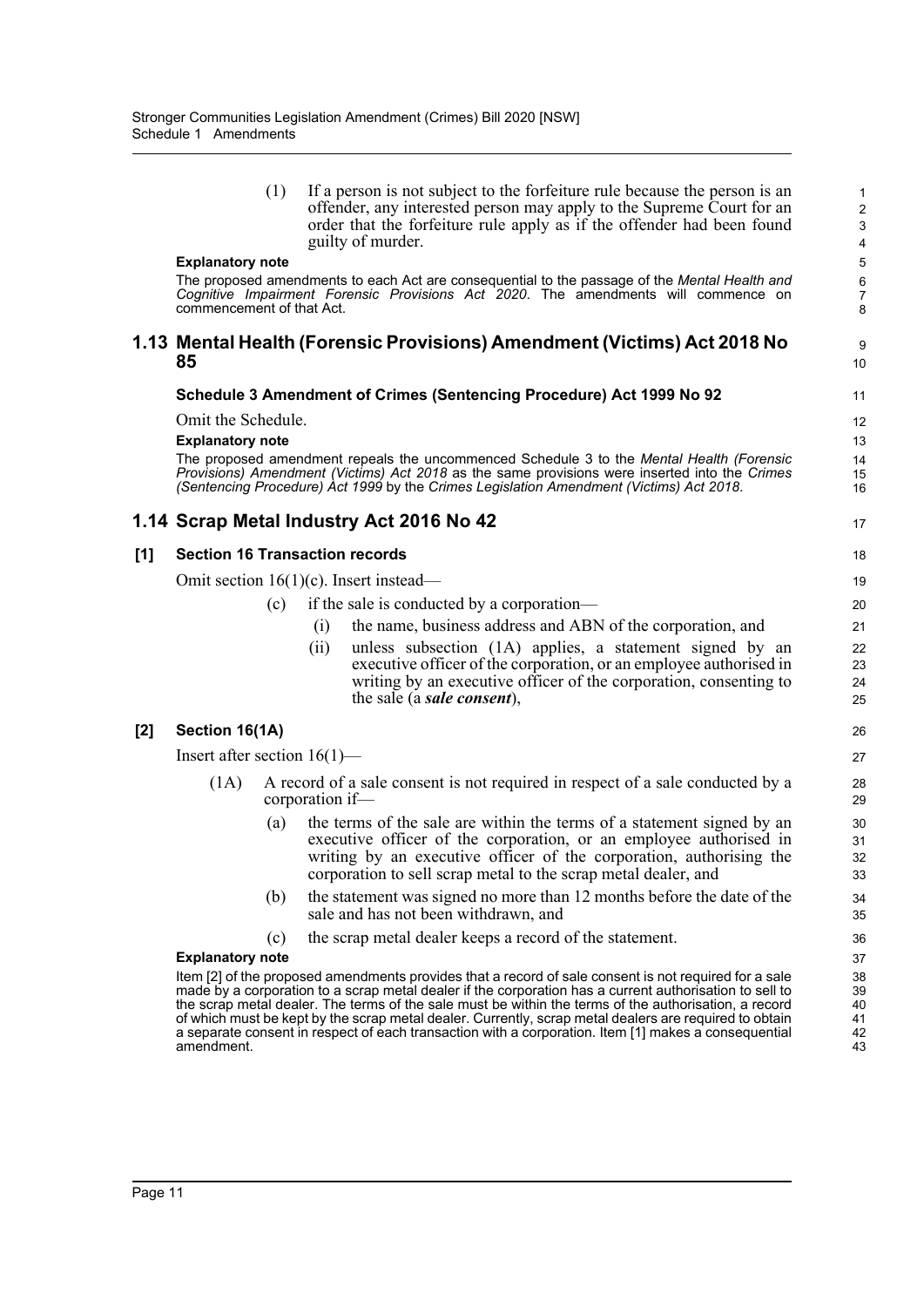|       |    |                                                                                                                                                                                |     | 1.15 Surveillance Devices Act 2007 No 64                                                                                                                                                                        | $\mathbf 1$         |  |  |  |  |
|-------|----|--------------------------------------------------------------------------------------------------------------------------------------------------------------------------------|-----|-----------------------------------------------------------------------------------------------------------------------------------------------------------------------------------------------------------------|---------------------|--|--|--|--|
| [1]   |    | <b>Section 4 Definitions</b>                                                                                                                                                   |     |                                                                                                                                                                                                                 | $\boldsymbol{2}$    |  |  |  |  |
|       |    | Omit "or Division 3A of Part 6 of the Crimes (Administration of Sentences) Act 1999" from<br>paragraph (q) of the definition of <i>relevant proceeding</i> in section $4(1)$ . |     |                                                                                                                                                                                                                 |                     |  |  |  |  |
| [2]   |    |                                                                                                                                                                                |     | Section 4(1), definition of "relevant proceeding"                                                                                                                                                               | 5                   |  |  |  |  |
|       |    |                                                                                                                                                                                |     | Insert at the end of the definition—                                                                                                                                                                            | 6                   |  |  |  |  |
|       |    |                                                                                                                                                                                | (s) | a proceeding before the State Parole Authority under Part 6 or 7 of the<br>Crimes (Administration of Sentences) Act 1999,                                                                                       | $\overline{7}$<br>8 |  |  |  |  |
|       |    |                                                                                                                                                                                | (t) | an application under the Crimes (Serious Crime Prevention Orders) Act<br>2016 to an appropriate court within the meaning of that Act, or an<br>appeal under section 11 of that Act,                             | $9\,$<br>10<br>11   |  |  |  |  |
|       |    |                                                                                                                                                                                | (u) | an application under Part 5 of the Crimes (Forensic Procedures) Act<br>2000,                                                                                                                                    | 12<br>13            |  |  |  |  |
|       |    |                                                                                                                                                                                | (v) | a proceeding before the Civil and Administrative Tribunal in respect of<br>an application for administrative review under section $75(1)(a)$ or (f) of<br>the Firearms Act 1996.                                | 14<br>15<br>16      |  |  |  |  |
| $[3]$ |    | <b>Section 18</b>                                                                                                                                                              |     |                                                                                                                                                                                                                 | 17                  |  |  |  |  |
|       |    |                                                                                                                                                                                |     | Omit the section. Insert instead—                                                                                                                                                                               | 18                  |  |  |  |  |
|       | 18 |                                                                                                                                                                                |     | <b>Remote application</b>                                                                                                                                                                                       | 19                  |  |  |  |  |
|       |    | (1)                                                                                                                                                                            |     | An application for a surveillance device warrant may be made under section<br>17 by telephone, e-mail or any other means of communication if—                                                                   | 20<br>21            |  |  |  |  |
|       |    |                                                                                                                                                                                | (a) | a law enforcement officer reasonably believes that it is impracticable for<br>the application to be made in person, or                                                                                          | 22<br>23            |  |  |  |  |
|       |    |                                                                                                                                                                                | (b) | a law enforcement officer reasonably believes that the immediate use of<br>a surveillance device is necessary, or                                                                                               | 24<br>25            |  |  |  |  |
|       |    |                                                                                                                                                                                | (c) | the eligible Judge or eligible Magistrate who is to determine the<br>application requests that it is made that way.                                                                                             | 26<br>27            |  |  |  |  |
|       |    | (2)                                                                                                                                                                            |     | If an affidavit has been prepared, the person applying must transmit a copy of<br>the affidavit, whether sworn or unsworn, to the eligible Judge or eligible<br>Magistrate who is to determine the application. | 28<br>29<br>30      |  |  |  |  |
| [4]   |    |                                                                                                                                                                                |     | Section 19 Determining the application                                                                                                                                                                          | 31                  |  |  |  |  |
|       |    |                                                                                                                                                                                |     | Omit section $19(1)(c)$ . Insert instead—                                                                                                                                                                       | 32                  |  |  |  |  |
|       |    |                                                                                                                                                                                | (c) | in the case of a remote application—the application is made is<br>accordance with section 18, and                                                                                                               | 33<br>34            |  |  |  |  |
| [5]   |    | <b>Section 26</b>                                                                                                                                                              |     |                                                                                                                                                                                                                 | 35                  |  |  |  |  |
|       |    |                                                                                                                                                                                |     | Omit the section. Insert instead—                                                                                                                                                                               | 36                  |  |  |  |  |
|       | 26 |                                                                                                                                                                                |     | <b>Remote application</b>                                                                                                                                                                                       | 37                  |  |  |  |  |
|       |    | (1)                                                                                                                                                                            |     | An application for a retrieval warrant may be made under section 25 by<br>telephone, e-mail or any other means of communication if-                                                                             | 38<br>39            |  |  |  |  |
|       |    |                                                                                                                                                                                | (a) | a law enforcement officer reasonably believes that it is impracticable for<br>the application to be made in person, or                                                                                          | 40<br>41            |  |  |  |  |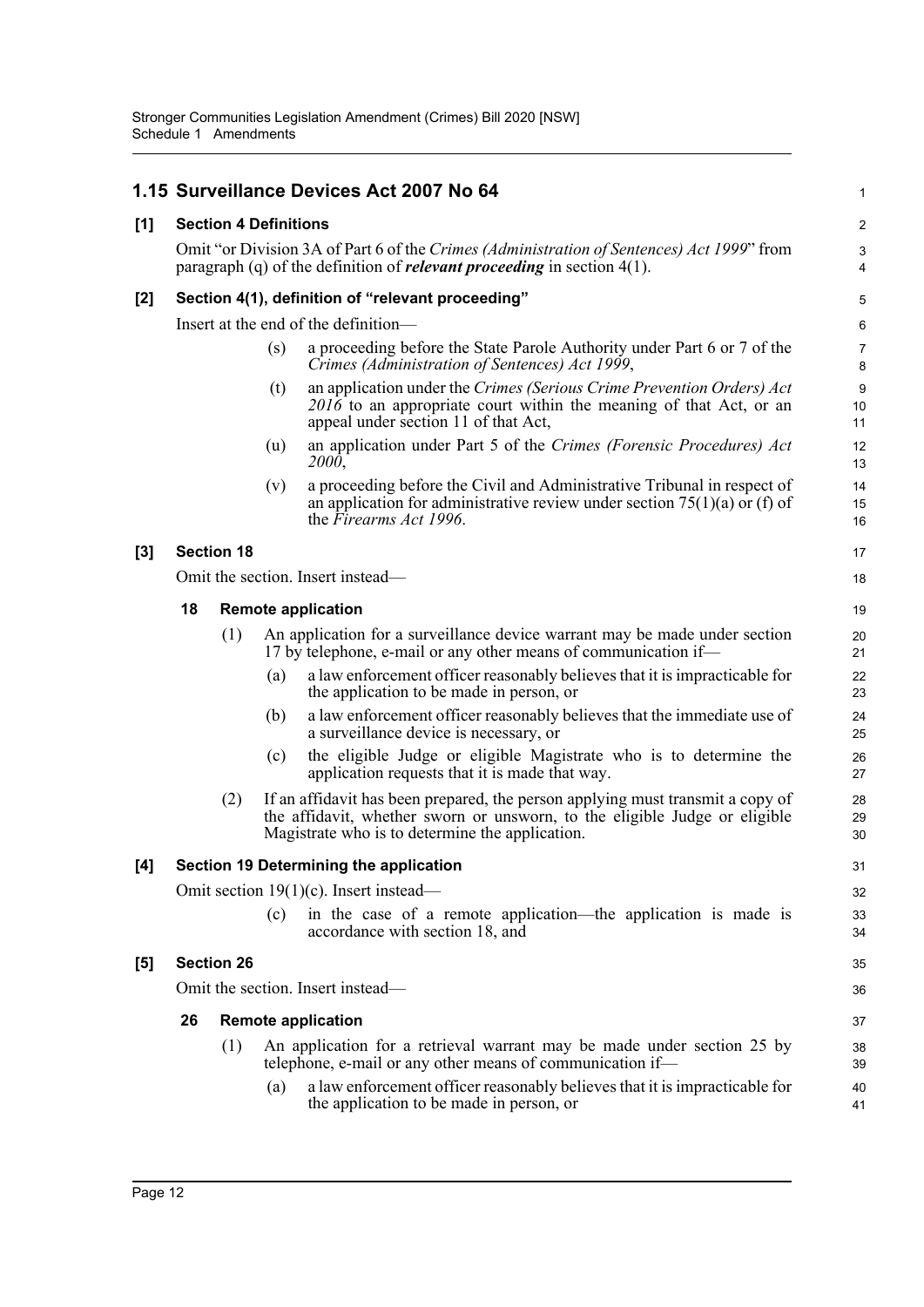(b) the eligible Judge or eligible Magistrate who is to determine the application requests that it is made that way.

36

(2) If an affidavit has been prepared, the person applying must transmit a copy of the affidavit, whether sworn or unsworn, to the eligible Judge or eligible Magistrate who is to determine the application.

#### **[6] Section 27 Determining an application**

Omit section 27(1)(c). Insert instead—

(c) in the case of a remote application—the application is made is accordance with section 26, and

#### **[7] Section 33 Application for approval after use of surveillance device without warrant or under emergency authorisation**

Insert after section 33(1)—

(1A) Subsection (1) does not apply if the law enforcement officer uses an optical surveillance device to observe, but not record, the carrying on of an activity.

#### **[8] Section 33(3B)**

Insert after section 33(3A)—

(3B) An application for approval under this section may be made by e-mail or any other means of communication if the eligible Judge who is to determine the application requests that it is made that way.

#### **Explanatory note**

Item [2] of the proposed amendments expands the list of court, tribunal and other proceedings in which certain protected information, including information obtained from the use of a surveillance device, may be used, published or communicated. Item [1] makes a consequential amendment.

Items [3] and [5] remove references to transmission of applications for warrants being made by fax and also allow for remote applications to be made if the eligible Judge or Magistrate requests that they are made that way. Items [4] and [6] make consequential amendments.

Item [5] also removes the requirement for an affidavit relating to an application for a retrieval warrant to be transmitted by fax and allows it to be transmitted by any other appropriate method such as e-mail.

Item [7] provides an exception from the requirement that a law enforcement officer apply to an eligible Judge for approval of the use of an optical surveillance device without a warrant in an emergency. The exception applies if the law enforcement officer uses an optical surveillance device only to observe the carrying on of an activity, not to record.

Item [8] clarifies that in person applications are not required and that applications may be made by use of modern technology, such as encrypted e-mail.

### **1.16 Terrorism (Police Powers) Act 2002 No 115**

#### **[1] Section 24A Police Commissioner may declare this Part applies to terrorist act to which police are responding**

Omit "may be made in respect of the specified location at which police officers are responding and in respect of any other related specified location" from section 24A(2).

Insert instead "made under this Part applies to each location at which police officers are responding to the incident".

#### **[2] Section 36 Review of Act**

Insert after section 36(1B)—

(1C) For the purposes of the review, the Minister may require the Commissioner of Police to provide information about declarations made by the Commissioner under Part 2AAA.